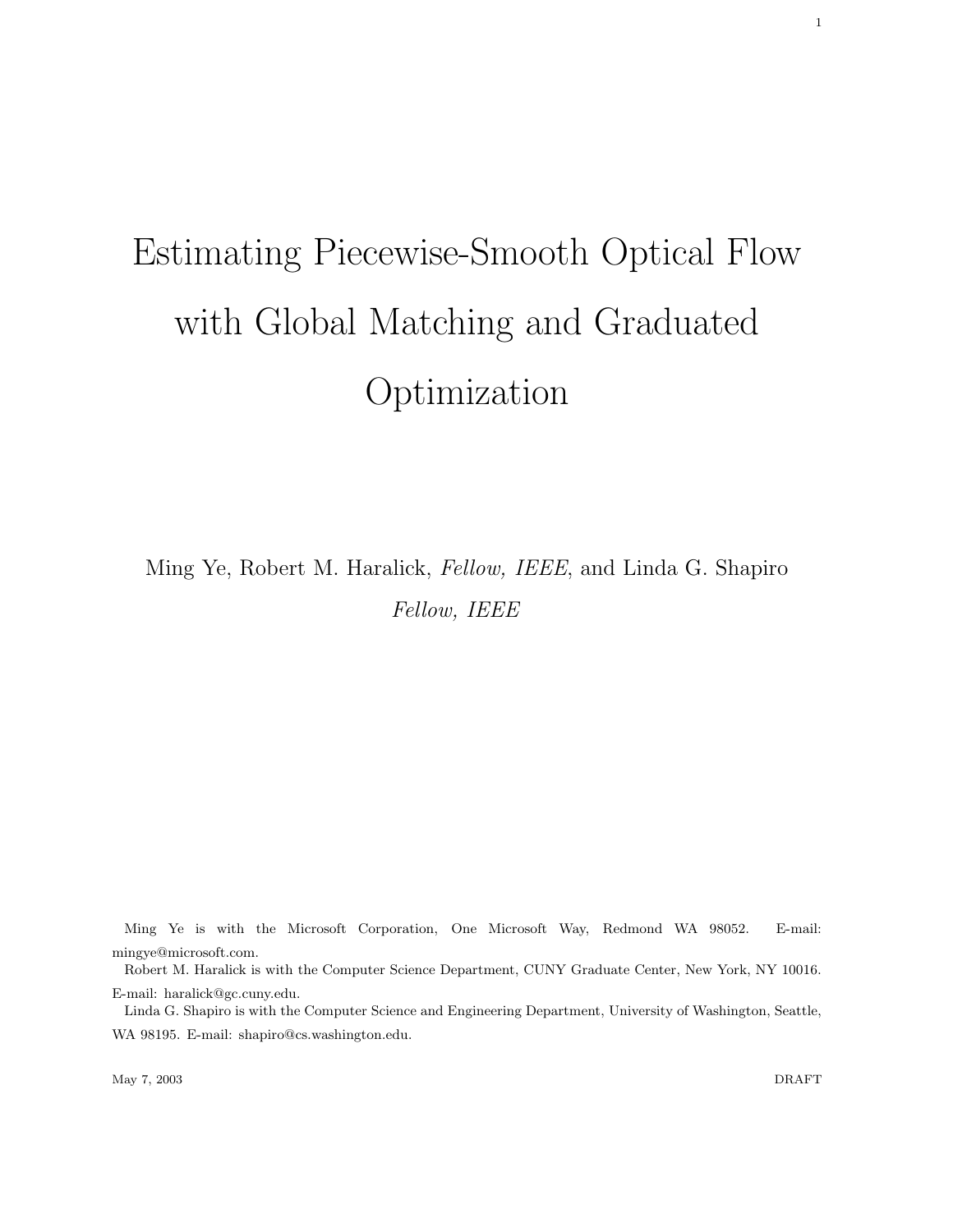#### Abstract

This paper presents a new method for estimating piecewise-smooth optical flow. We propose a global optimization formulation with three-frame matching and local variation and develop an efficient technique to minimize the resultant global energy. This technique takes advantage of local gradient, global gradient and global matching methods and alleviates their limitations. Experiments on various synthetic and real data show that this method achieves highly competitive accuracy.

#### I. Introduction

Optical flow is a 2D image motion measure that has a wide range of applications in computer vision [14], video coding [16] and computer graphics [35]. Its accurate and efficient estimation is a long-standing difficult problem.

The fundamental assumption enabling optical flow estimation is *brightness conservation*:

$$
I(x, y, t) = I(x + u\Delta t, y + v\Delta t, t + \Delta t),
$$
\n<sup>(1)</sup>

where  $I(x, y, t)$  is the image intensity at point  $(x, y)$  and time t, and  $(u, v)$  is the optical flow vector. Depending on what variation of  $Eq.(1)$  is used, optical flow estimation methods can be classified into two main categories: matching-based and gradient-based<sup>1</sup>. Matchingbased methods make direct use of Eq.(1). They can handle large motion and avoid tricky derivative calculations, but they often meet with computational difficulties and yield poor sub-pixel accuracy [2]. Gradient based methods use the linear approximation of Eq. (1)

$$
I_x u + I_y v + I_t = 0,\t\t(2)
$$

a.k.a the Optical Flow Constraint Equation (OFCE) [2], where  $(I_x, I_y, I_t)$  is the spatiotemporal image intensity gradient. These methods have become the most popular because of the relatively low computational complexity and good accuracy, but they can break down in the presence of large motion and inaccurate derivative estimates [38].

Additional constraints on the flow are obtained from various flow field models  $|2|$ ,  $|4|$ . Among them we are particularly interested in *piecewise smooth* models [5], because they are applicable to general scenes and are indispensable building blocks, leading to more complex motion analysis in a bottom-up fashion[30]. Piecewise smooth models include

<sup>1</sup>Frequency/phase-based methods are often close to frequency-domain equivalents of the above two methods [2].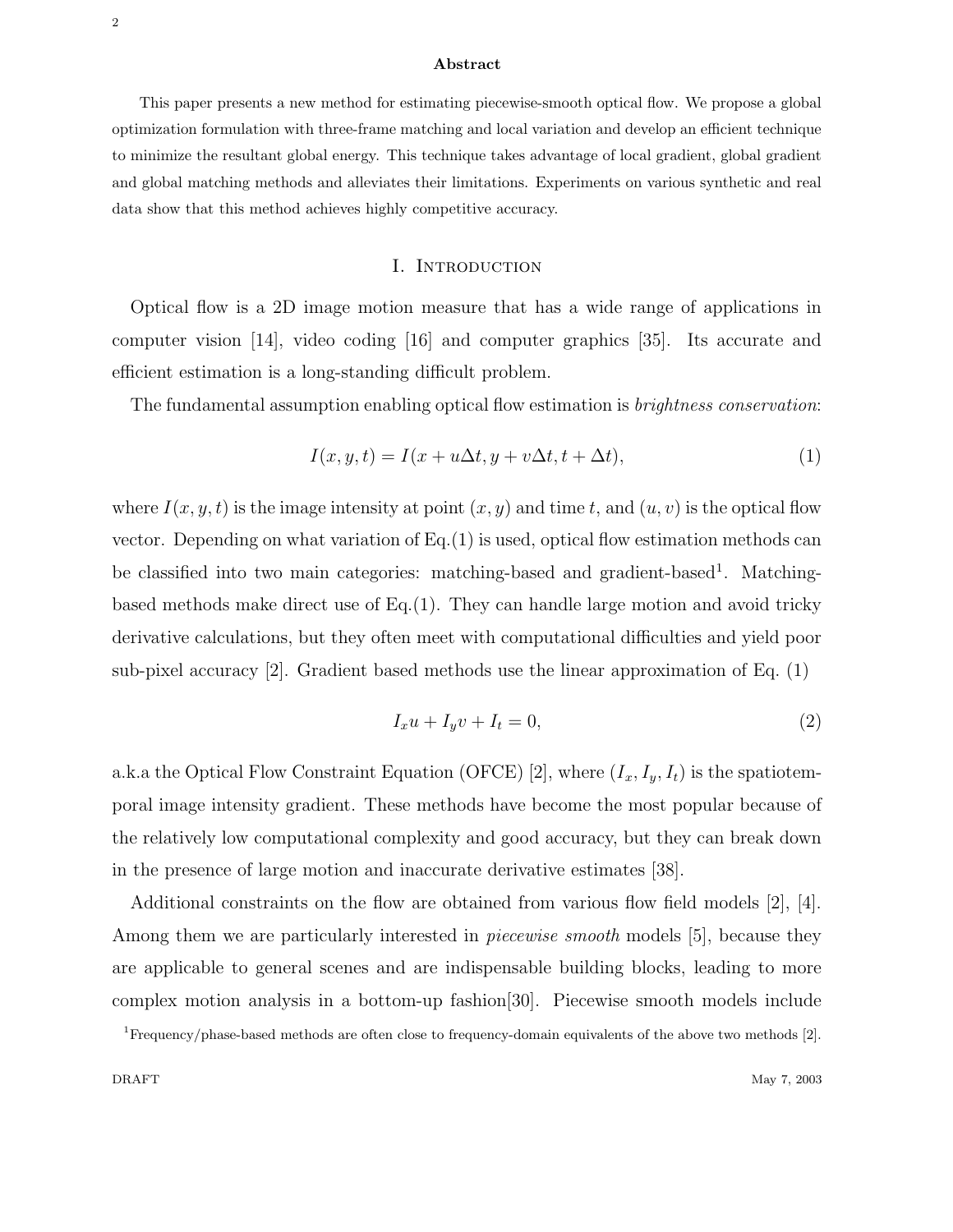two types: local parametric and global optimization. Local parametric methods assume that within a certain region the flow field is described by a parametric model [4], with the simplest and most popular model being piecewise constant. Their accuracy and efficiency are among the best according to various comparative studies [2], [13], but they degrade or fail when local information becomes insufficient or unreliable. Global optimization methods try to strike a balance between overall brightness error and smoothness error by minimizing a global energy, which might be developed from regularization [5], [21] or Bayesian (MAP, MRF) [19], [6], [29] perspectives. They are less sensitive to poor local constraints, but existing techniques of this type, even those using robust estimators [5], tend to oversmooth the flow field.

Traditional techniques [2] usually require brightness conservation and flow smoothness to be satisfied in a strict (least-squares, LS) sense. They yield limited accuracy in practice where model violations due to motion discontinuities and abrupt intensity changes are abundant. As the limitations are widely recognized, a large number of recent efforts have been devoted to increasing robustness especially in the presence of motion discontinuities. Among these attempts, replacing LS estimators with robust estimators has achieved the most success [27], [28], [5], [21], [1], [26], [38]. Reformulating global optimization criteria in terms of MRF with line processes [22], [19], [15], [6], weak continuity [8], [5] or anisotropic diffusion [2], [7] is another widely pursued direction. Despite these advances, handling occlusion remains a tough problem for the field.

Unsatisfactory state-of-the-art performance is largely due to formulation defects and solution complexity. On one hand, approximate formulations are frequently adopted for ease of computation, with the consequence that the correct flow is unrecoverable even in ideal settings. As an example, many methods intended to preserve motion discontinuities use gradient-based brightness constraints, which break down at discontinuities due to derivative evaluation failure [38]. On the other hand, more sophisticated formulations typically involve large-scale nonconvex optimization problems, which are so hard to solve that the achievable accuracy might not be competitive with simpler methods. Motion estimation research has arrived at a stage at which a good collection of ingredients are available; but in order to significantly improve performance, both problem formulation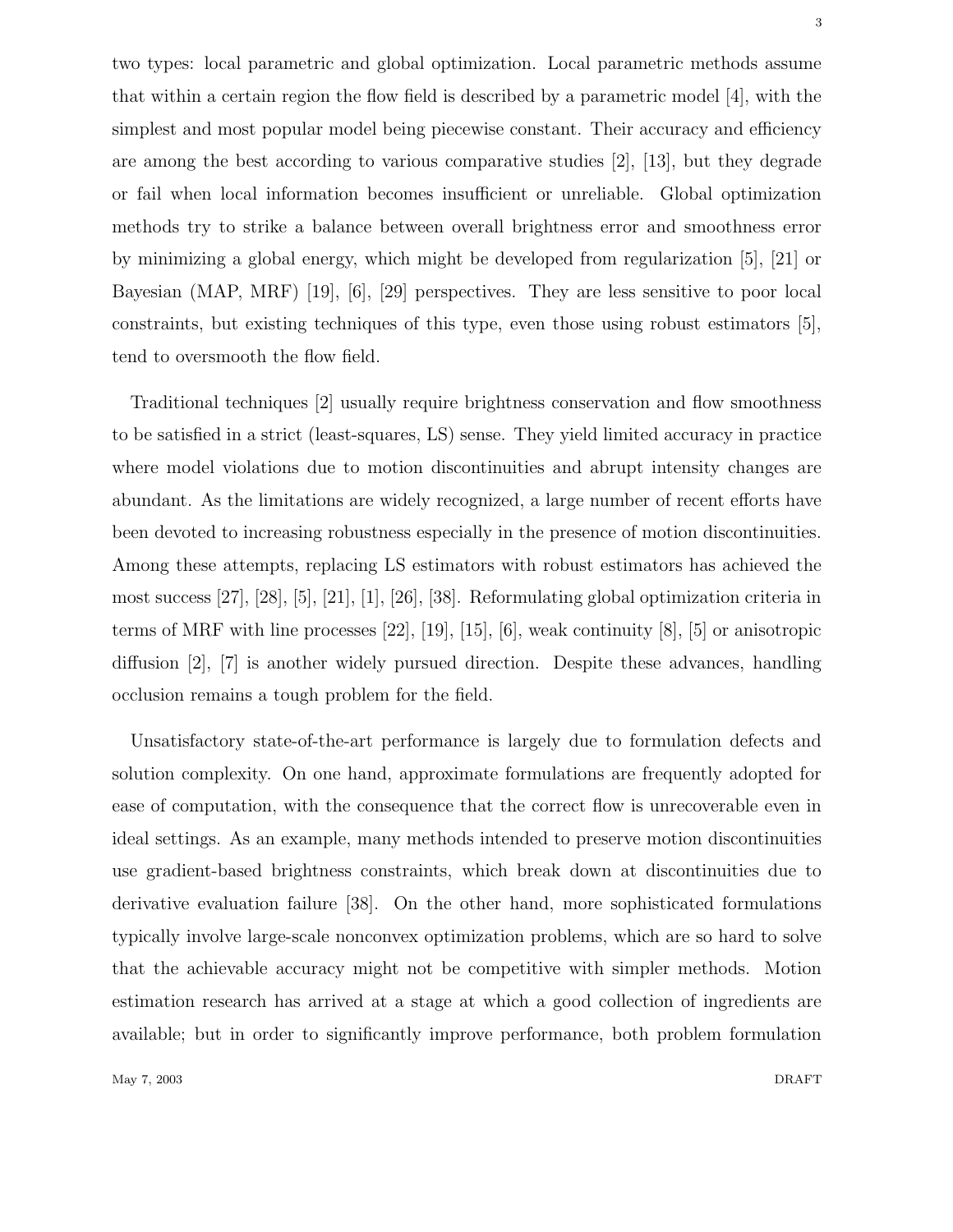and solution methods need to be carefully considered.

In this paper we discuss a matching-based global optimization method with a practical solution technique. The formulation uses three-frame matching to reduce visibility problems at occlusions, and balances the strengths of brightness and smoothness errors according to local data variation. We develop a hierarchical three-step optimization strategy to solve the resulting energy minimization problem. Step I uses a high-breakdown robust local gradient-based method with a deterministic iterative implementation, which provides a high-quality initial flow estimate. Step II uses a global gradient-based method which efficiently improves the flow field coherence. Step III minimizes the original energy by greedy propagation. It corrects gross errors introduced by derivative evaluation and pyramid operations. In this process, merits tend to be inherited from all three techniques. As a result, high accuracy is achieved both on and off motion boundaries.

## II. Formulation

We assume the optical flow field  $V$  minimizes the global energy

$$
E = \sum_{\text{all pixels } i} E_B(V_i) + E_S(V_i)
$$
\n(3)

where  $V_i$  is the flow vector at pixel i;  $E_B$  and  $E_S$  represent brightness conservation and flow smoothness respectively.

The traditional assumption that pixels are visible in all frames is a major source of gross errors in occlusion areas. Treating such violations as outliers [6] may prevent error from propagating to nearby regions, but does not provide constraints for occlusion pixels and thus does not help their motion estimation. Introducing additional fields to represent occlusion [10], [20] vastly increases the problem complexity. We observe that normally all points in a frame are visible in the previous or the next frame. Assuming constant motion within three frames, we define the matching error as the minimum of the backward and forward warping errors, i.e.,

$$
e_W(V_i) = \min(|I_b(V_i) - I_i|, |I_f(V_i) - I_i|)
$$
\n(4)

where  $I_i$  is the intensity of pixel i in the middle frame;  $I_b(V_i)$ ,  $I_f(V_i)$  are warped intensities in the previous and the next frames respectively. This error design is simple yet very DRAFT May 7, 2003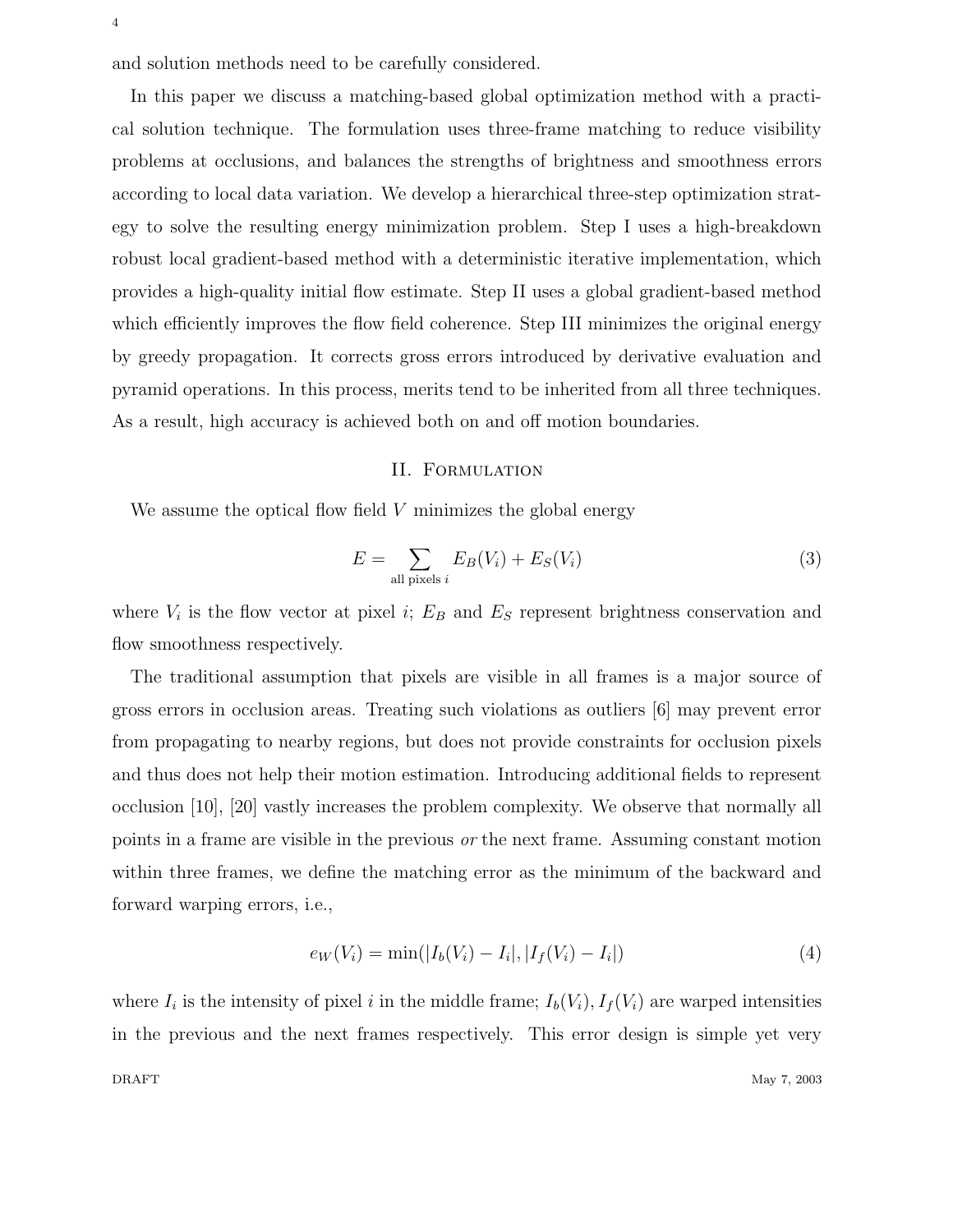effective. Similar ideas have shown good results in recent independent studies [31], [39], [18]. We further use a robust error function  $\rho(x, \sigma)$  to resist other sources of outliers, yielding the brightness energy

$$
E_B(V_i) = \rho(e_W(V_i), \sigma_{Bi})\tag{5}
$$

where  $\sigma_{B_i}$  is the local brightness variation scale. We define the smoothness error to be

$$
E_S(V_i) = \frac{1}{8} \sum_{j \in N_i^8} \rho(|V_i - V_j|, \sigma_{Si})
$$
\n(6)

where  $\sigma_{Si}$  is the local flow variation scale. It requires a vector  $V_i$  to be consistent with its 8-connected neighbors  ${V_j, j \in N_i^8}$  and the robust error function prevents smoothing across motion boundaries. We choose to use the Geman-McClure robust error function  $\rho(x,\sigma) = x^2/(x^2 + \sigma^2)$  [5] in both the  $E_B$  and  $E_S$  terms for its redescending [5], [24] and normalizing properties. The first property ensures that the outlier influence tends to zero. We take errors exceeding

$$
\tau = \sigma / \sqrt{3},\tag{7}
$$

where the influence function begins to decrease, as outliers [5]. The normalization property is desirable because the brightness and smoothness energies become comparable and their relative strengths can be adjusted locally by the scales  $\sigma_{Bi}$ ,  $\sigma_{Si}$ —where the observation is not trustworthy  $(\sigma_{B_i}$  is large), stronger smoothness is enforced, and vice versa. We gradually learn the scales during the optimization process (Section III). Previous global formulations [2], [5], [21], usually have a control parameter  $\lambda$  between  $E_B$  and  $E_S$ , and  $\sigma_B, \sigma_S, \lambda$  are all globally tuned parameters. Compared to such approaches, this locally adaptive scheme is more reasonable and reduces parameter tuning in experiments.

## III. OPTIMIZATION

Minimizing a global energy like Eq. (3) is very hard. Stochastic methods such as simulated annealing converge too slowly to be practical  $[6]$ . Deterministic methods  $[6]$ ,  $[21]$ have achieved more success, but they have limited capability for avoiding local minima and their performance depends on the initialization quality. Our approach to this problem is hierarchical graduated optimization. We create a P-level image pyramid  $I^p, p = 0, \ldots, P-1$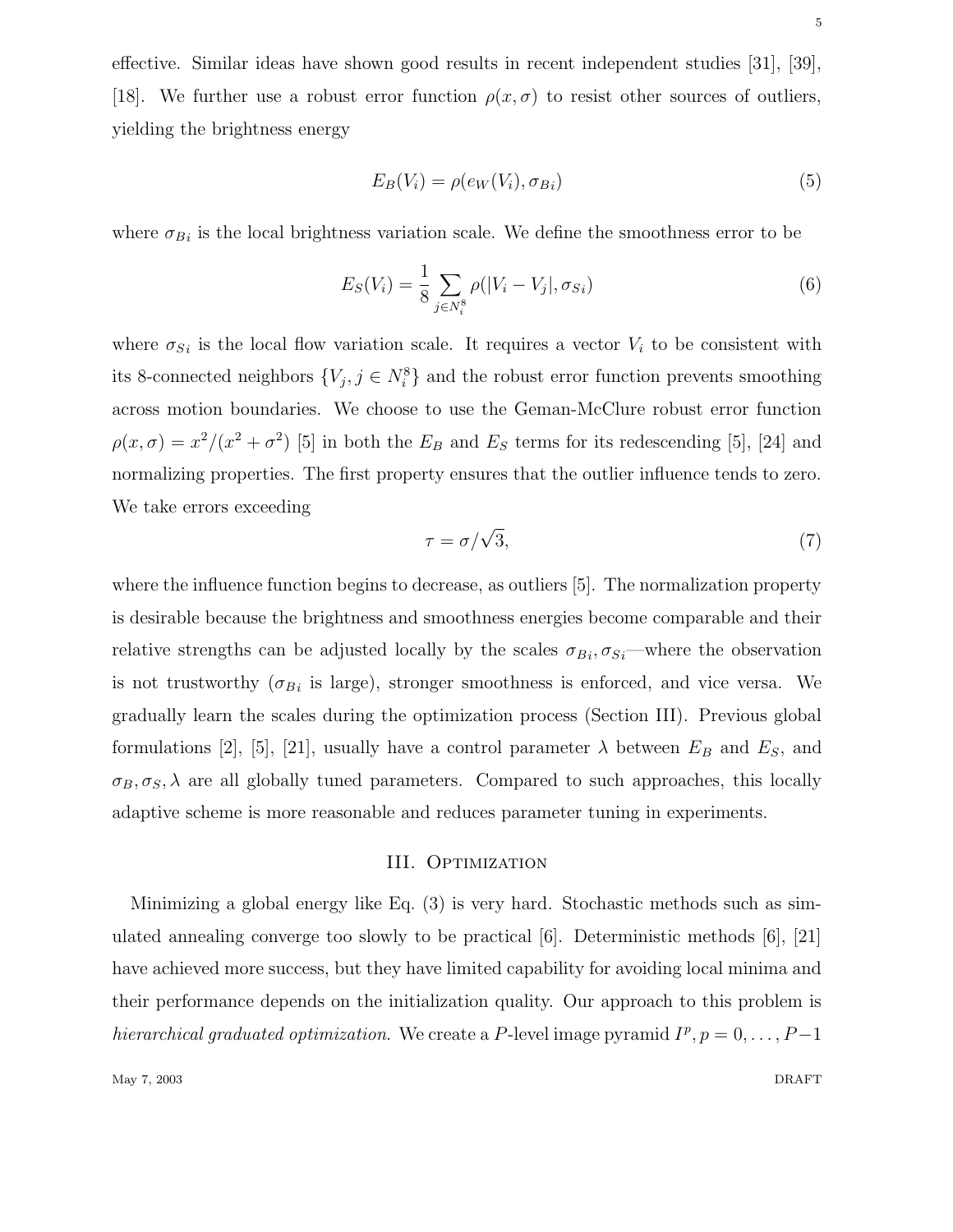and begin estimation from the top (coarsest) level  $P-1$  with a zero initial flow field [4]. At every level the algorithm proceeds in three steps, each computing a finer approximation to the original energy.

## A. Step I: Gradient-Based Local Regression

Suppose a crude flow estimate  $V_0$  is available and has been compensated for. Step I uses a robust gradient-based local regression method to compute the incremental flow  $\Delta V_0$ . For each pixel, we find the dominant translational motion in its  $W \times W$  neighborhood by solving the  $n = W * W$  set of OFCEs (Eq. (2)) under a least-median-of-squares (LMS) criterion [24]. The LMS solution is usually approximated by the estimate yielding the smallest criterion value in a set of trial estimates. In the recipe given by Rousseeuw and Levoy  $(RL)$  [24], a trial estimate is calculated from each pair of constraints and m estimates are generated by randomly drawing from the total  $C_n^2$  possibilities. They also suggest a reweighted least squares (RLS) procedure to improve the statistical efficiency of the LMS estimate. For each trial estimate, they calculate the variance of healthy residual errors as  $s = 1.4826*$  median<sup>n</sup><sub>i=1</sub> $r_i^2$ , identify constraints agreeing with the trial estimate as those with residuals satisfying  $|r_i| \le 2.5s$ , and update the estimate using LS on the inliers. Previous uses of LMS in motion estimation [1], [26], [38] uniformly apply the above algorithm to all pixels. This incurs unnecessary computation at the majority of the places where no outliers exist and least-squares suffices; meanwhile the accuracy is compromised at places of heavy contamination where a small trial set might not contain a good estimate.

By taking advantage of the piecewise smoothness property of optical flow and the reasonable accuracy of the LS estimate at the majority of pixels, we propose a deterministic adaptive algorithm to generate the trial set [39]. The idea is to start with the LS flow field and generate the trial solution set from neighboring values instead of by random drawing. In our experiments, we form a trial set  $V_{\{j\}}$  for each  $V_i$  using values at the corners and side midpoints of the  $W \times W$  box centered at site i, keep estimates yielding lower criterion values, and iterate until no update occurs.

This algorithm in effect provides an estimator whose complexity depends on the actual outlier contamination. It can be faster and yield more stable accuracy than algorithms based on random sampling. We show its advantages by comparing its results with the RL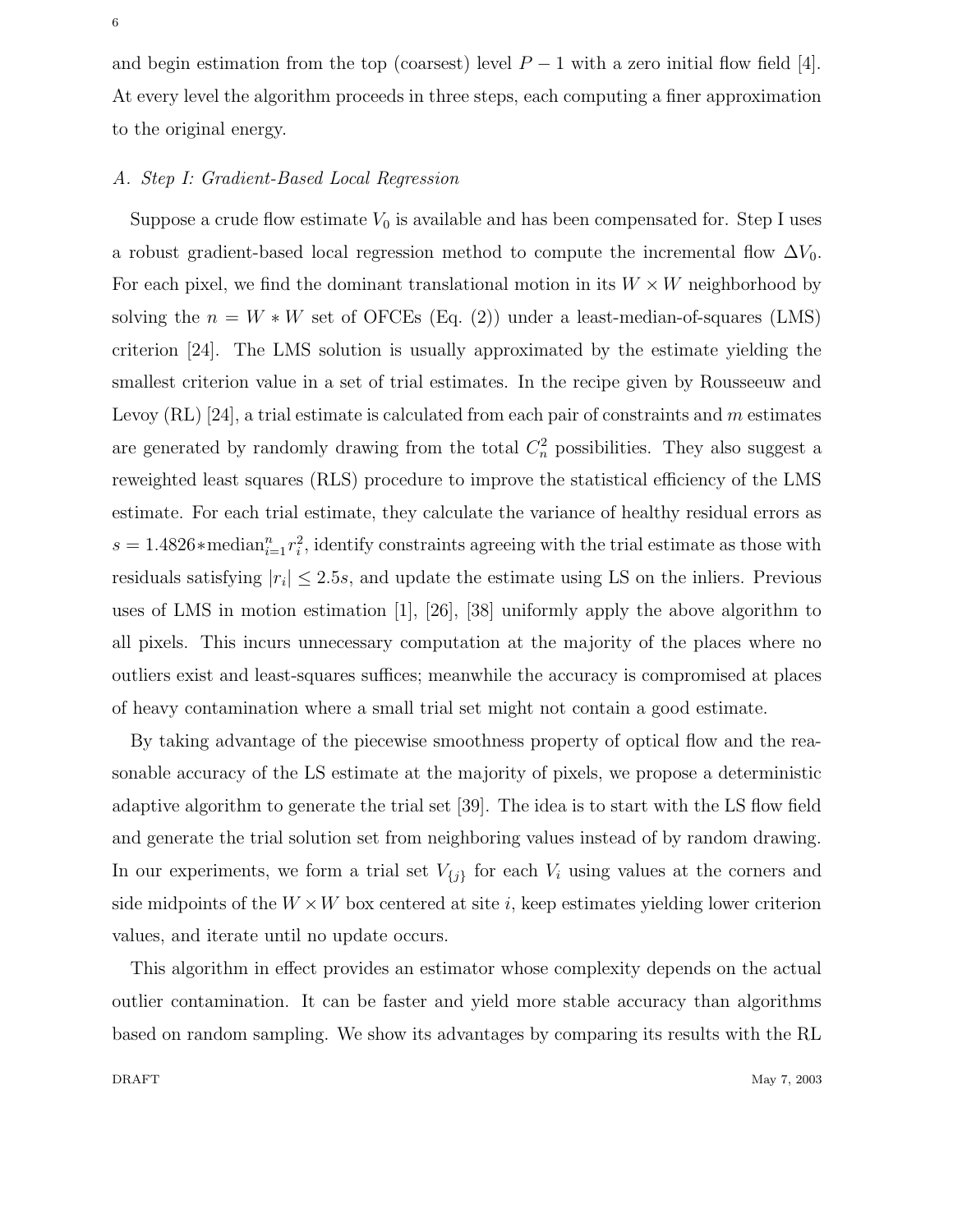algorithm using  $m = 30$  random samples; in this case the probability of having at least one good initial estimate is as high as 99.98% even with 50% outliers present [1]. On the TS sequence (Section IV), which only contains flow outliers at the motion boundary so that the RL algorithm can almost recover the LMS solutions, our method produces virtually the same accuracy with less computation. Fig. 2(e) shows the number of trials at each pixel as an intensity image. More trials, indicated by brighter colors, are carried out closer to the boundary where the motion is more complex. The number ranges from 1 to 13, as opposed to the fixed 30 in the RL case. Comparisons were also conducted on all the other sequences described in Section IV and our method always produced higher accuracy in less time. As a side note, it would be interesting to see how the trial set size could be used as an early cue for scene complexity.

## B. Step II: Gradient-Based Global Optimization

Recall that  $V_0$  is the initial flow estimate that has been compensated for and  $\Delta V_0$  is the incremental flow resulting from Step I. Step II improves the coherence of  $\Delta V_0$  by using a gradient-based global optimization method. The energy to minimize is a closer approximation to Eq. (3):

$$
E(\Delta V) = \sum_{i} [\rho(e_G(\Delta V_i), \sigma_{Bi}) + \frac{1}{8} \sum_{j \in N_i^8} \rho(V_i + \Delta V_i - V_j - \Delta V_j, \sigma_{Si})]
$$
(8)

where  $e_G$  is the OFCE residual (Eq. (2)) and  $V_i$  is the *i*th vector of the initial flow  $V_0$ . The local scales  $\sigma_{B_i}, \sigma_{S_i}$  are important parameters which control the shape of E and hence the solution. Below we describe how to estimate  $\sigma$ 's from Step I's results.

Assume that normal errors are zero-mean Gaussian variables with standard deviation  $\tilde{\sigma}$ , and outliers have errors exceeding 2.5 $\tilde{\sigma}$ . Contrasting this to Eq. (7) we can express  $\sigma$ in terms of  $\tilde{\sigma}$  as  $\sigma = 2.5\sqrt{3} \tilde{\sigma}$ . At each site *i*, we calculate  $\tilde{\sigma}_{S_i}$  as the sample standard deviation of "inliers" of smoothness errors  $\{V_j - V_i, j \in N_i^8\}$ , with inliers selected by the RLS procedure in Section III-A.  $\tilde{\sigma}_{S_i}$  is further bounded above by a globally constant value 1.4826  $*$  median<sub>i</sub>  $\tilde{\sigma}_{S_i}$  to prevent erroneously large values and bounded below by 0.001 for stability. We use the OFCE residual as  $\tilde{\sigma}_{B_i}$  and limit its value to the range [0.01, 1.4826  $*$  median<sub>i</sub>  $\tilde{\sigma}_{B_i}$ ]. The scale computation in Step III is similar except that  $\tilde{\sigma}_{S_i}$ is limited to [0.004,0.02] and we adopt a globally constant  $\tilde{\sigma}_B$ , estimated from matching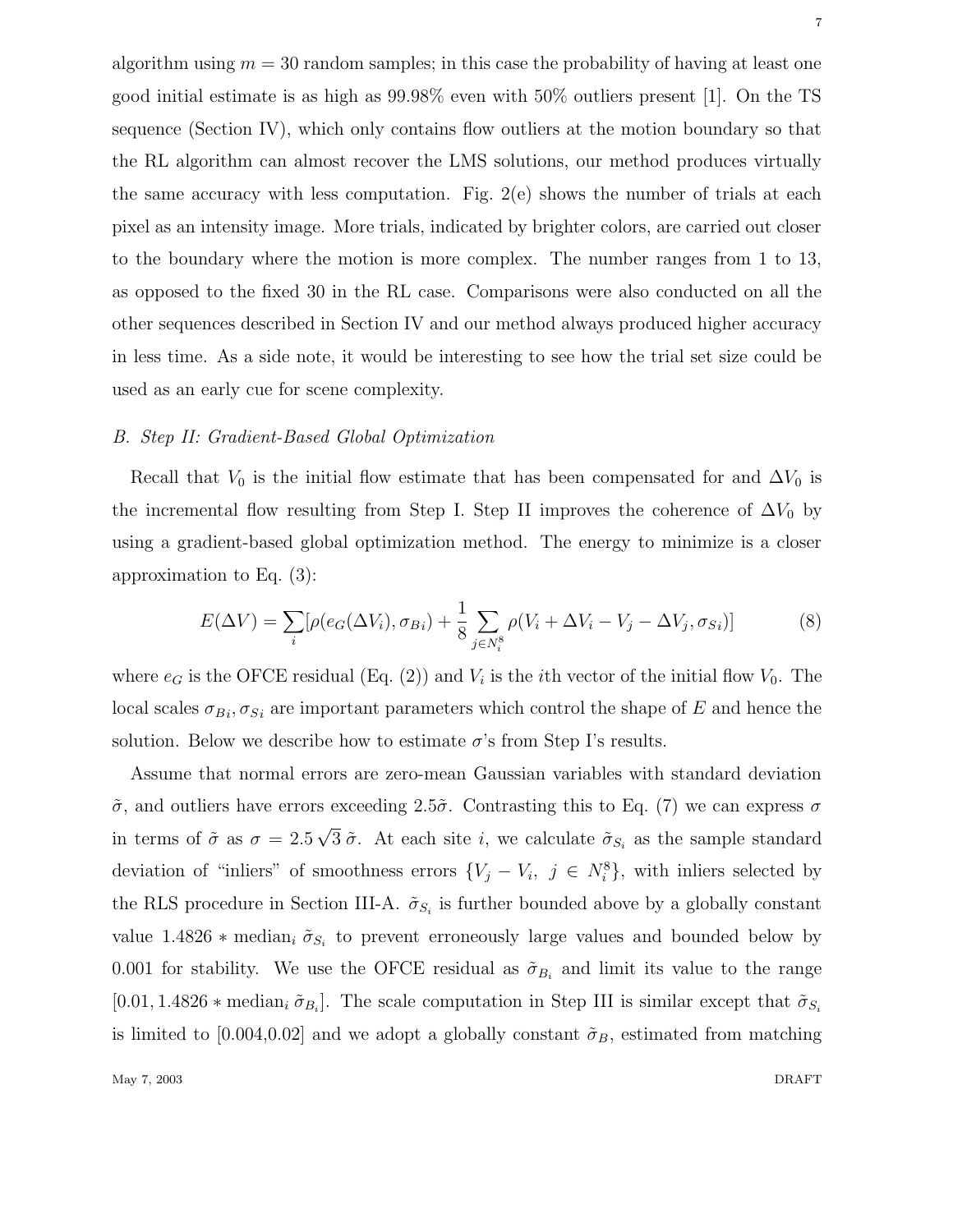errors  $e_{Wi}$  (Eq. (4)) by  $\max(0.08, 1.4826 * \text{median}_i e_{Wi})$ . Although ad-hoc, the above method has shown effectiveness in capturing local scale variation.

With the scales specified, we minimize the energy using Successive OverRelaxation (SOR) [8], [6]. Starting with the initial estimate  $\Delta V_0$ , on the kth iteration, each u component (and v similarly) is updated as  $u_i^k = u_i^{k-1} - \omega/T(u_i)\partial E/\partial u_i^{k-1}$ , where  $T(u_i) =$  $I_x^2/\sigma_{B_i}^2 + 8/\sigma_{S_i}^2$ . SOR is good at removing high-frequency errors while very slow at removing low-frequency errors [36], [9]. In our case, the initial estimate has dominant high-frequency errors—it has good accuracy at most places but may lack coherence due to the use of local constraints—and hence the SOR procedure is very effective and converges fast. In addition, the update step size is adjusted by spatially varying local scales (through  $T(u_i)$ , which further improves the efficiency in exploring the solution space.

# C. Step III: Global Matching

 $V_1$ , sum of the initial estimate  $V_0$  and the incremental flow  $\Delta V_1$  from Step II, still exhibits gross errors at motion boundaries and other places with poor gradient estimates. We reduce its errors by solving the original matching-based formulation Eq. (3) through greedy propagation. We first calculate the energy  $E_B(V_i) + E_S(V_i)$  from  $V_1$  for all pixels. Then we iteratively visit each pixel, examining whether a trial estimate from a candidate set results in a lower global energy  $E$ . The candidate set consists of the 8-connected neighbors and their average, which were updated in the last visit. Once a pixel energy decrease occurs, we accept the candidate and update the locally affected energy terms. The simple scheme works reasonably well because bad estimates are confined to narrow areas in the initial flow  $V_1$ . It converged quickly in our experiments. It is worth mentioning that a similar greedy propagation scheme was successfully applied to solving a global matching stereo formulation in an independent study [33].

## D. Overall Algorithm

Operations on each pyramid level are illustrated in Fig. 1. When more than one pyramid level is used, we choose to skip Step III on the coarsest level. The consideration is that gradient-based methods suffice on the coarsest level since the data are substantially smoothed and the flow is small; applying the matching constraint can be harmful due to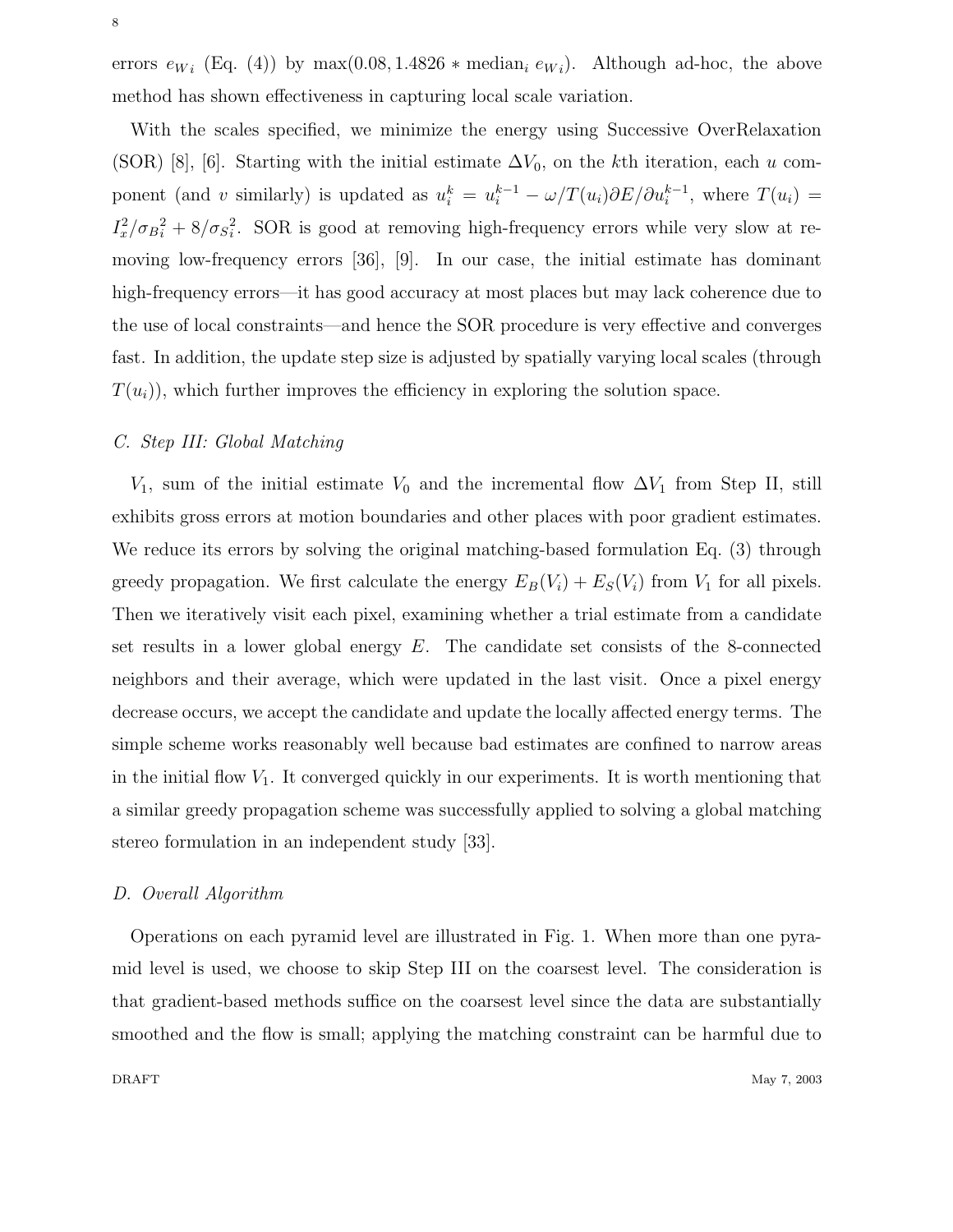the smoothing and possible aliasing.



Fig. 1. System diagram (operations at each pyramid level)

From a practical point of view, the graduated scheme benefits from all three popular optical flow approaches. Step I (gradient-based local regression) generates high-quality initialization while leaving local ambiguities to be resolved later in more global formulations. Step II (gradient-based global optimization) improves the flow coherence; it converges fast because of the good initialization. Simple hierarchical schemes have the limitations that the projection and warping operations oversmooth the flow field, and errors in coarser levels are magnified and propagated to finer levels and are generally irreversible [3], [6]. These problems are much alleviated by Step III(matching-based global optimization) it works on the original pyramid images and corrects gross errors caused by derivative computation, projection and warping.

## IV. Experiments

We estimate optical flow in the middle of every three frames. The number of pyramid levels is empirically determined and no other parameters are tuned. We also compare results with those produced by BA (Black and Anandan [6])—a good representative of previous dense regularization techniques. BA's code is publicly available. It calculates flow on the second of two frames. It uses the same number of pyramid levels as ours and other parameters are set as suggested in [6]. The computation time of our algorithm depends on the motion complexity in the input data. It is typically close to that of BA.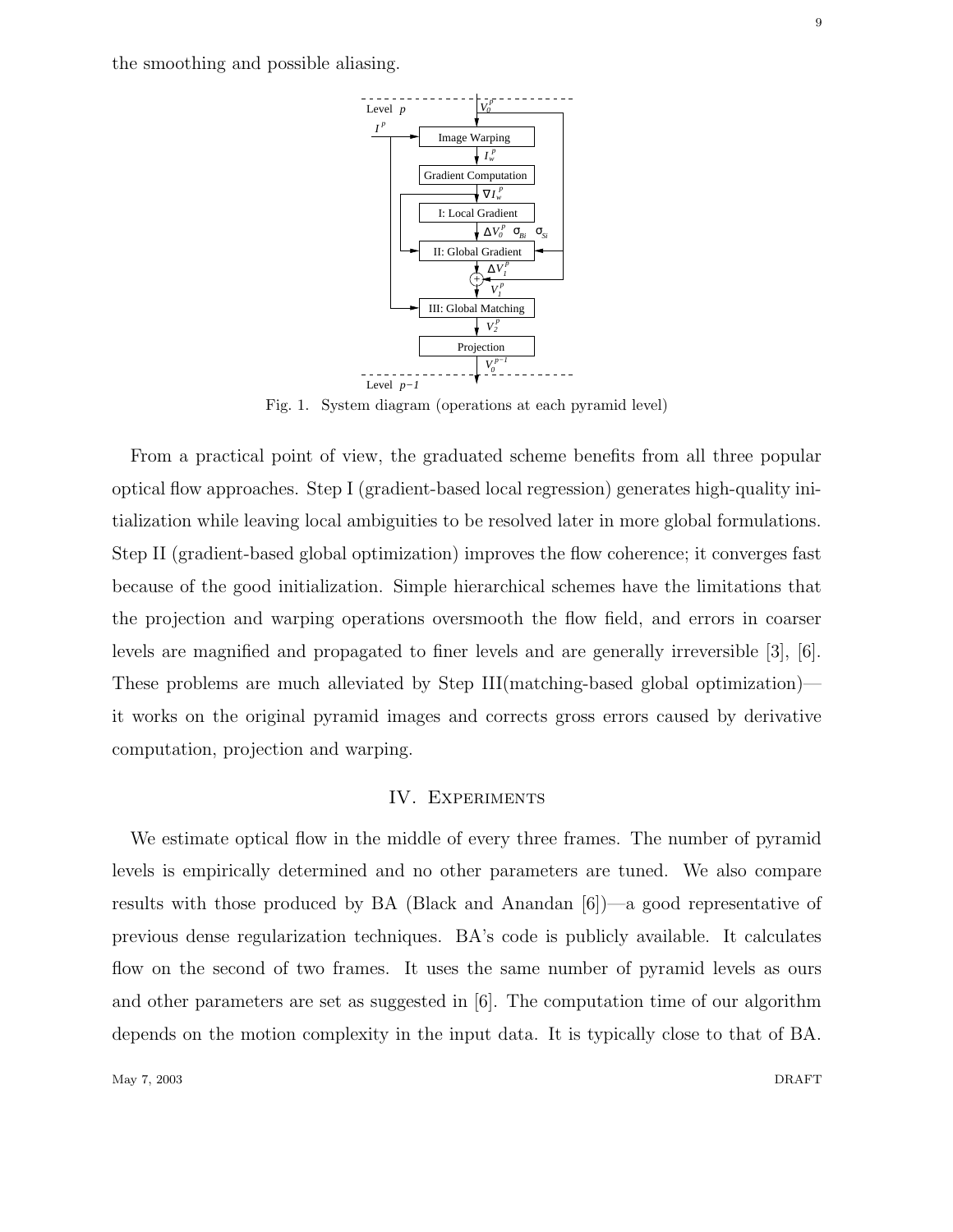Some sample CPU time values (in seconds on a PIII 900MHz PC running Linux) for our algorithm and BA are: 11.7 and 14.7 (Taxi), 29.5 and 27.4 (Flower Garden), 36.8 and 24.2 (Yosemite). Note that neither algorithm has been optimized for speed.

## A. Synthetic Data



Fig. 2. TS sequence results (left to right: (a) to (f)). (a) middle frame with motion boundary highlighted. (b,c,d,f) show flows in the window outlined by the dotted line. (b) our estimate looks the same as the groundtruth. (c) BA estimate. (d) Initial LS estimate in Step I. (e) LMS trial set size in Step I (see Section III-A). (f) Step I final result. Step II result looks identical and is hence not shown separately.

Five data sets with flow groundtruth are used for quantitative evaluation. We use **e**, the absolute u or v error, as the error measure. The motivations are (i) the u and v components, and positive and negative errors are treated symmetrically in optical flow estimation, and (ii) a 1-D measure is much easier to work with than a 2-D or higherdimensional measure. We give the empirical cumulative distribution function  $(\text{cdf})$  of e in addition to its mean  $\bar{e}$  (pixels). Better estimates should have cdf's closer to the ideal unit step function. To facilitate comparison with other techniques, we also report the popular average angular error  $e_{\ell}$ <sup>(°)</sup> [2][12]. It is important to point out that this error measure ought to be used with caution. One problem with it is that estimates having the same error magnitude may result in vastly different angular error values [1]. More fundamental problems with quantitative evaluation will be discussed at the end of this section.

The TS sequence (Fig. 2) gives an illustrative example. It is well textured and contains two occluding squares translating at exactly 1 pixel/frame. Therefore any formulation assuming brightness conservation and piecewise smoothness should fully recover the flow. Our method does achieve that (see Fig. 2(b) and curve "S3" in Fig.  $3(a)$ ). Now let us look at results from two gradient-based methods, BA and our Step I, which is a robust local gradient-based technique by itself [1], [26]. They both produce gross errors at motion boundaries due to gradient evaluation failure. In addition, Step I shows rounded corners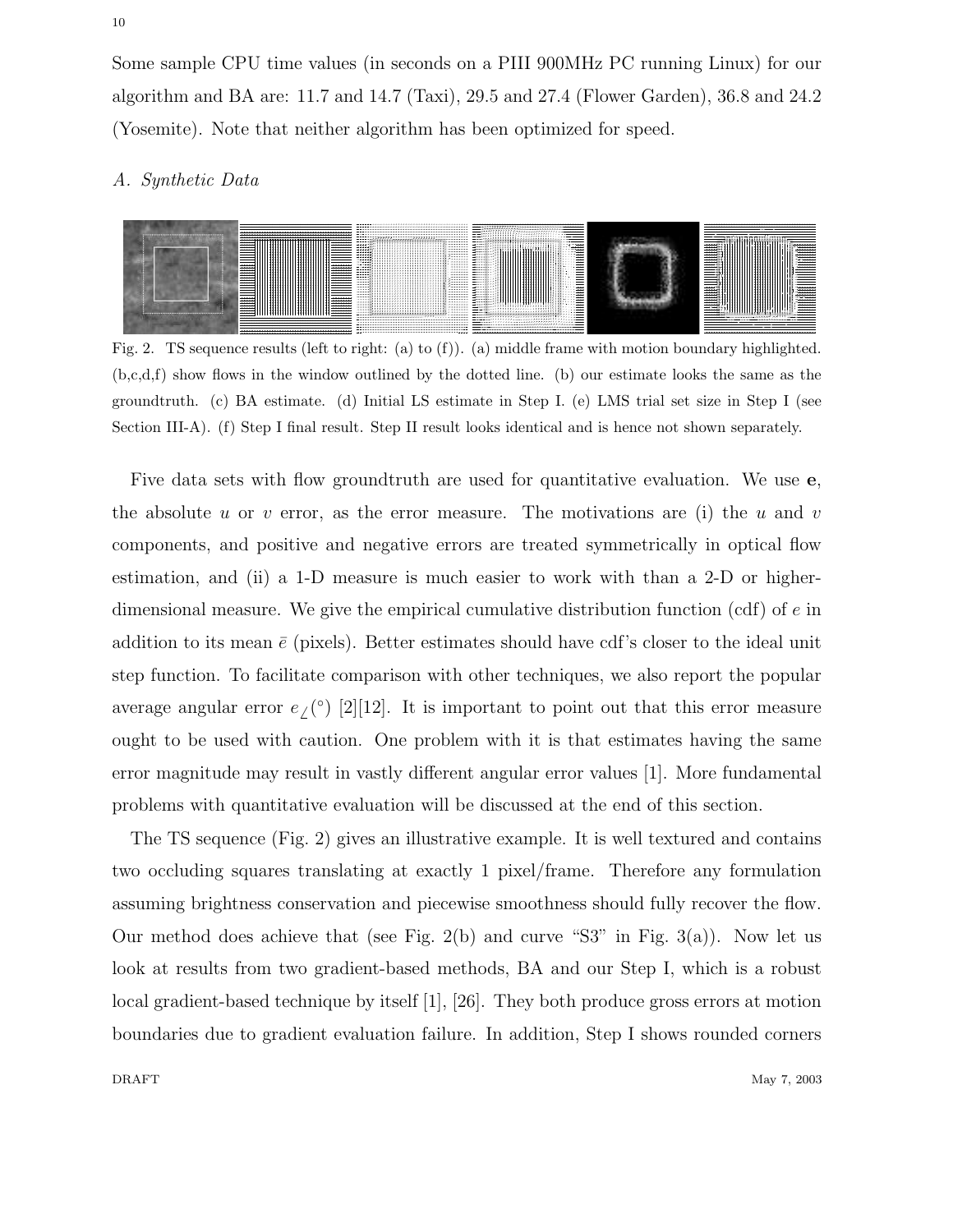because the background motion becomes dominant there, while BA's poor accuracy can be attributed to oversmoothing and slow convergence of its SOR procedure.

The Translating Tree (TT), Diverging Tree (DT) and Yosemite (YOS) sequences were obtained from Barron [2]. TT and DT [12] simulate translational camera motion with respect to a textured planar surface. TT's motion is horizontal and DT's is divergent. YOS's motion is mostly divergent. The cloud part is excluded from evaluation [6], [1]. We use 2 levels of pyramid for TT and DT, and 3 levels for YOS. Error measures are given in the captions of Fig. 3. Many optical flow papers published after [2] report the  $e<sub>\ell</sub>$  error on these data sets. Our TT result seems to be the best. The smallest DT error was given by Fleet and Jepson [12]:  $0.99°$  at 61.0% density. Our error appears to be large because (i) much of our error comes from erroneous estimates at image borders, which are excluded from evaluation in [2] (in fact, if we exclude a 10-pixel wide margin, the errors drop to  $\bar{e} = 0.03$  and  $e_f = 1.64$  respectively) and (ii) our flow field is 100% dense while many other results in [2], [25], [26] are for selected fields. Some results on YOS are quoted in Table I. The first group assumes piecewise constant flow. The second groups assume stronger flow models such as local affine flow and constant flow in a considerable number of frames. These assumptions are appropriate for YOS and may lead to higher accuracy. The smallest error on YOS was reported from a simultaneous motion estimation and segmentation algorithm assuming an affine motion model in 9 frames [11]. Although using only a piecewise constant flow model and 3 frames, our method compares favorably with these techniques.



Fig. 3. Error e cdf curves for TS (a), TT (b), DT (c), YOS (d) and DTTT (e).  $(\bar{e}, e_f)$  values: TS: Ours (2.2e-4, 1.1e-2), BA (0.12, 8.04); TT: Ours (9.8e-3, 0.05), BA (0.07, 2.60); DT: Ours (0.05, 2.60), BA (0.11, 6.36); YOS: Ours (0.08, 1.92), BA (0.12, 2.71<sup>2</sup> ); DTTT: Ours (0.08, 4.03), BA (0.20, 10.9).

<sup>2</sup>The value is slightly different from the one reported by Black and Anandan [5] most probably because their data are different from Barron's and they calculated flow on the 14th frame instead of the 9th.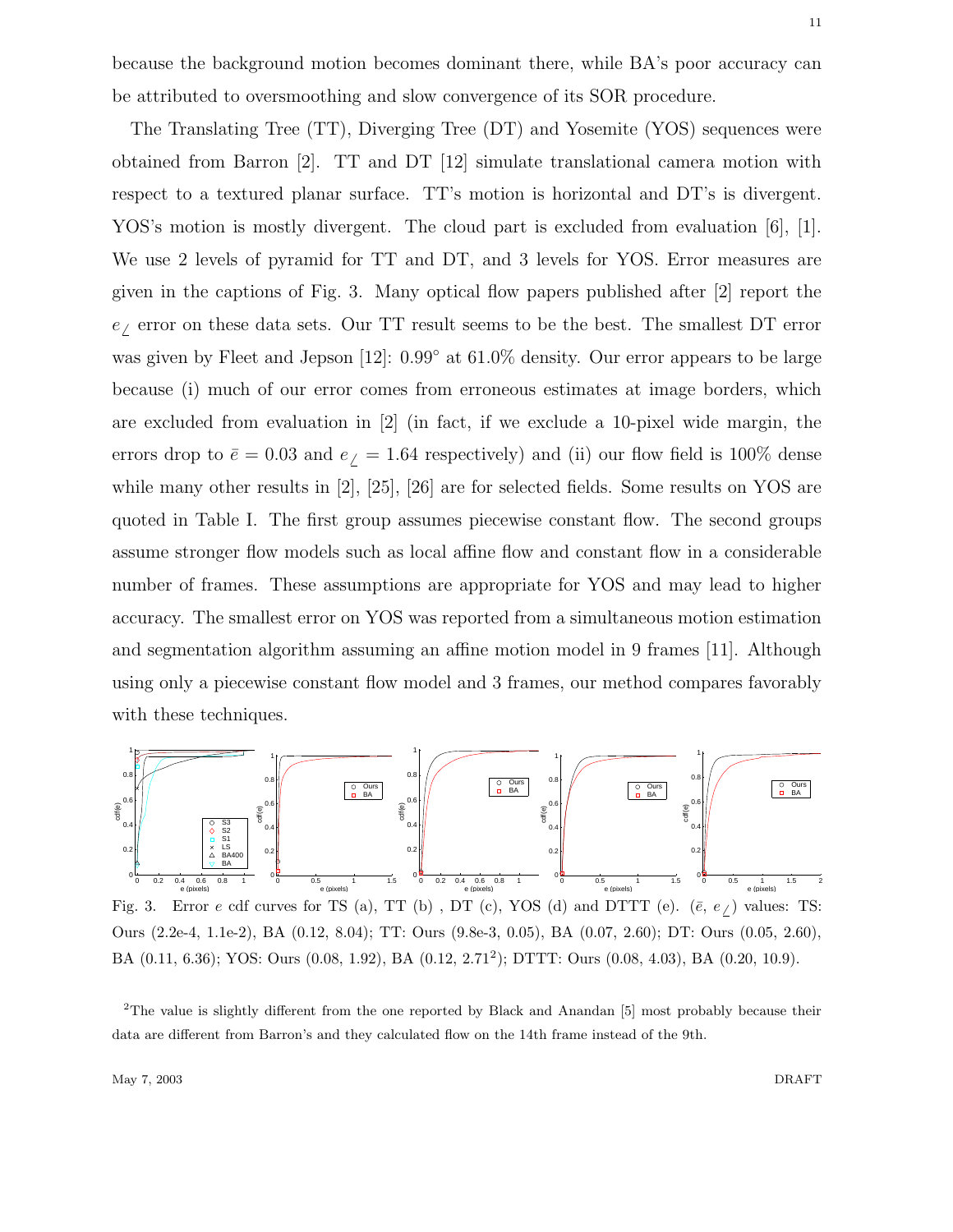| Technique                           | $e_{\angle}$ (°) |
|-------------------------------------|------------------|
| Ye, Haralick and Shapiro (proposed) | 1.92             |
| Sim and Park [29]                   | 4.13             |
| Black and Anandan [5]               | 2.71             |
| Szeliski and Coughlan [32]          | 2.45             |
| Mémin and Pérez [21]                | 2.34             |
| Black and Jepson [11]               | 2.29             |
| Ju, Black and Jepson [17]           | 2.16             |
| Bab-Hadiashar and Suter [1]         | 1.97             |
| Farnebäck [11]                      | 1.14             |
|                                     |                  |

Comparison of various techniques on YOS (cloud part excluded) with Barron's angular error



Fig. 4. DTTT sequence results (left to right): middle frame (motion boundaries highlighted), our horizontal, vertical flow and motion boundaries; BA horizontal, vertical flow and motion boundaries.

We examine the motion boundary performance of our method on the DTTT sequence (Fig. 4). It was generated from TT, DT and "cookie cutters": image data inside the cookie cutters come from TT and those outside come from DT. We display the horizontal and vertical flow components as intensity images to show more details. Brighter pixels represent larger positive speeds. Two pyramid levels are used. Our result is smooth with crisp motion boundaries, and is better than BA both visually and quantitatively (see Fig. 4 and Fig.  $3(e)$ ). As a by-product of our method, motion boundaries are easily located in the smoothness error map.

Nonetheless, we do notice some gross errors near the boundaries, e.g., the right corner of the triangle is smoothed into the background. A closer look reveals that most of such errors happen in textureless regions, where even human viewers are unable to resolve the ambiguity. In such situations, the correctness of the "groundtruth" is questionable and so is the authority of quantitative evaluation based on it. Also noticeable is that our motion boundaries are not as smooth as one would like. This reflects the weakness of the simple optimization method in Step III and the need for more advanced techniques.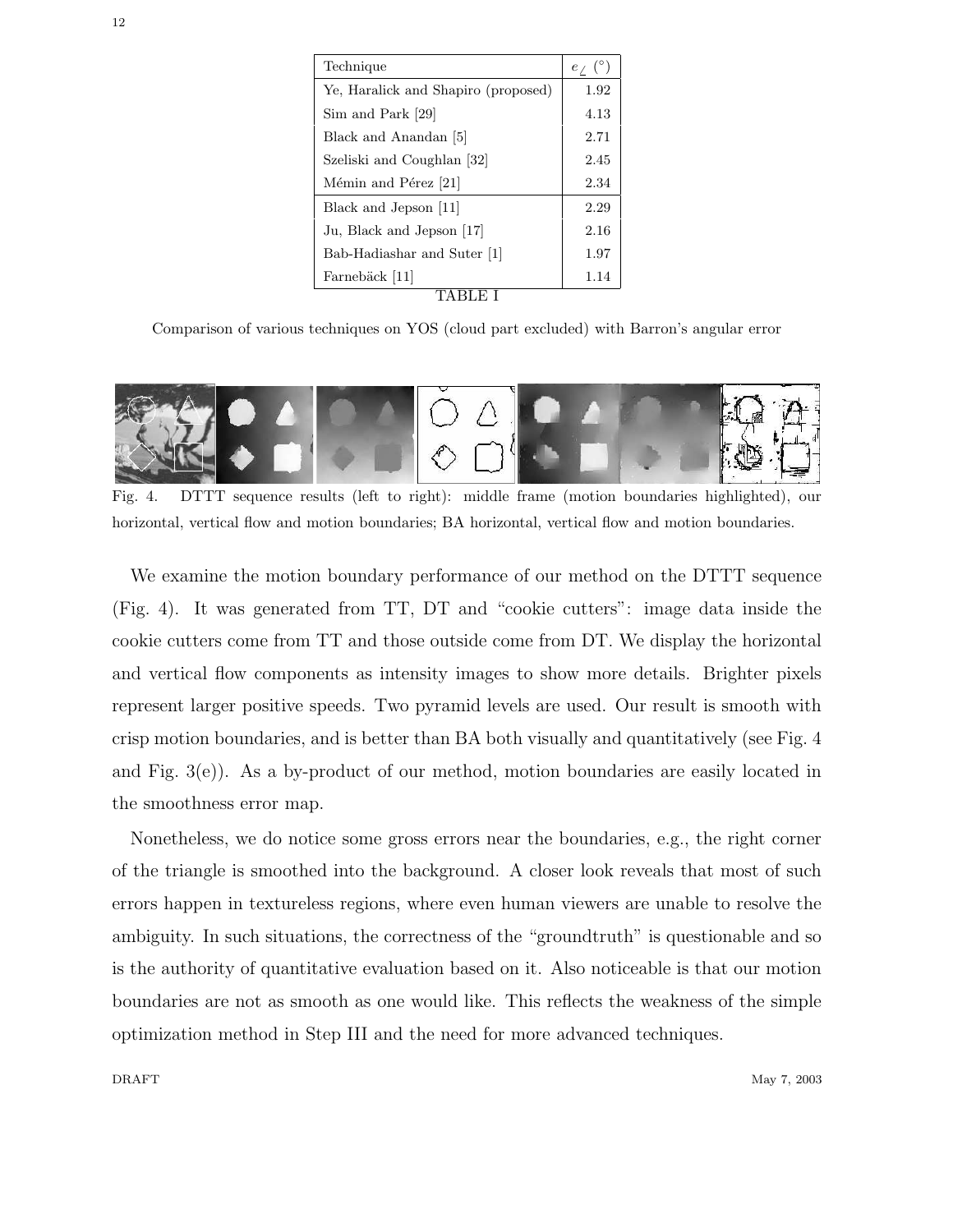Results on four real image sequences: Taxi , Flower Garden, Traffic and Pepsi Can, are given in Fig. 5. Taxi [2] mainly contains three moving cars with the maximum speed about 3.0 pixels/frame. Motion in Flower Garden (from Black) is caused by camera translation and scene depth. The image speed of the front tree is as large as about 7 pixels/frame. Traffic (from Nagel) contains eleven moving vehicles with the maximum image speed at about 6 pixels/frame. Pepsi Can [5] has motion discontinuities due to camera translation and scene depths. The maximum image speed is about 2 pixels/frame. Two, three, three and two pyramid levels are used for the above four data sets respectively. Our technique shows consistent performance, yielding clear-cut motion boundaries and smooth flow within each layer.

## V. Conclusion

We have presented a matching-based global optimization approach to optical flow estimation with a practical solution technique. Contributions of our work include: (1) A simple and effective backward-forward matching scheme ameliorates the visibility problem at occlusions. (2) A global energy function balances the strength of brightness and smoothness errors according to local data variability. (3) Motion discontinuities can be reliably located at flow smoothness outliers. (4) A three-step graduated optimization strategy is developed to minimize the resultant energy. It takes advantage of gradient-based local regression, gradient-based global optimization and matching-based global optimization methods and reduces their limitations. (5) A deterministic algorithm is proposed to approximate the LMS robust estimator in the local gradient step. Experiments showed that it can be faster and more accurate than algorithms based on random sampling.

As an accurate and efficient low-level approach, the proposed method can facilitate higher-level motion analysis. Our flow estimates often have a layered look with motion boundaries located. They can aid motion segmentation, contour-based and layered representation [21], [35]. Model selection [34] is a crucial problem in automatic scene analysis, which is difficult because comparing a collection of models to the raw image data involves formidable computation. Our method can supply a higher ground for scene knowledge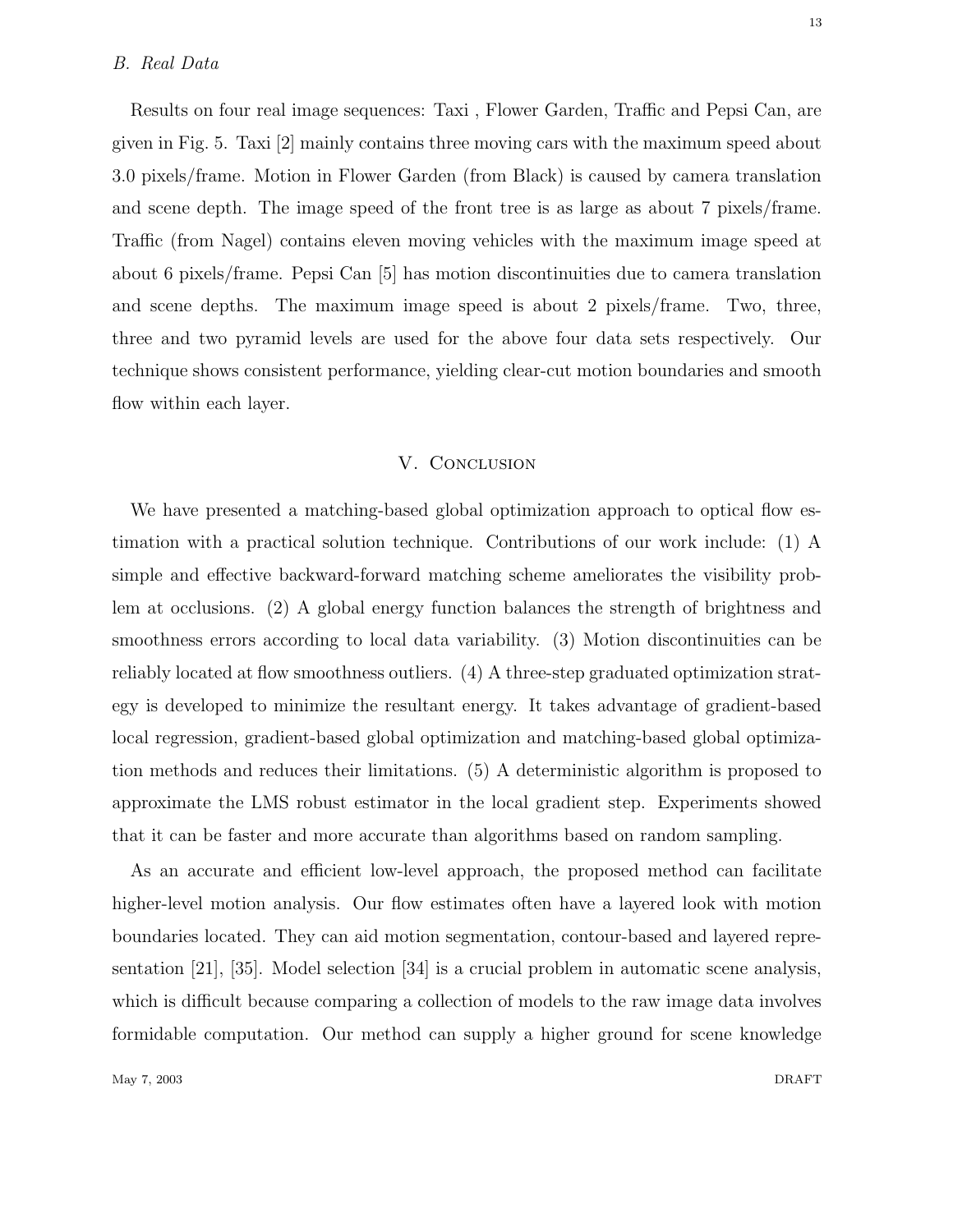

Fig. 5. Real data results. 1st column: middle frames. 2nd column: BA horizontal flow. 3rd column: our horizontal flow. 4th column: Our smoothness error  $(E_S)$  map. 1st row: Taxi. 2nd row: Flower garden. 3rd row: Traffic. 4th row: Pepsi can.

learning. The backward-forward matching error, together with detected motion boundaries, can be used for occlusion reasoning and motion discontinuity-preserving image warping. Furthermore, some of our techniques can be useful to other low-level visual problems such as stereo matching, 3D surface reconstruction and image restoration.

To improve the formulation, the proper modeling of the three-frame matching error, the choice of robust estimator, and the learning of parameters should be investigated. To develop more global solutions to the optimization problem, methods such as graph cuts [9], full multigrid methods [23], Bayesian belief propagation (BBP) [36], and local minimization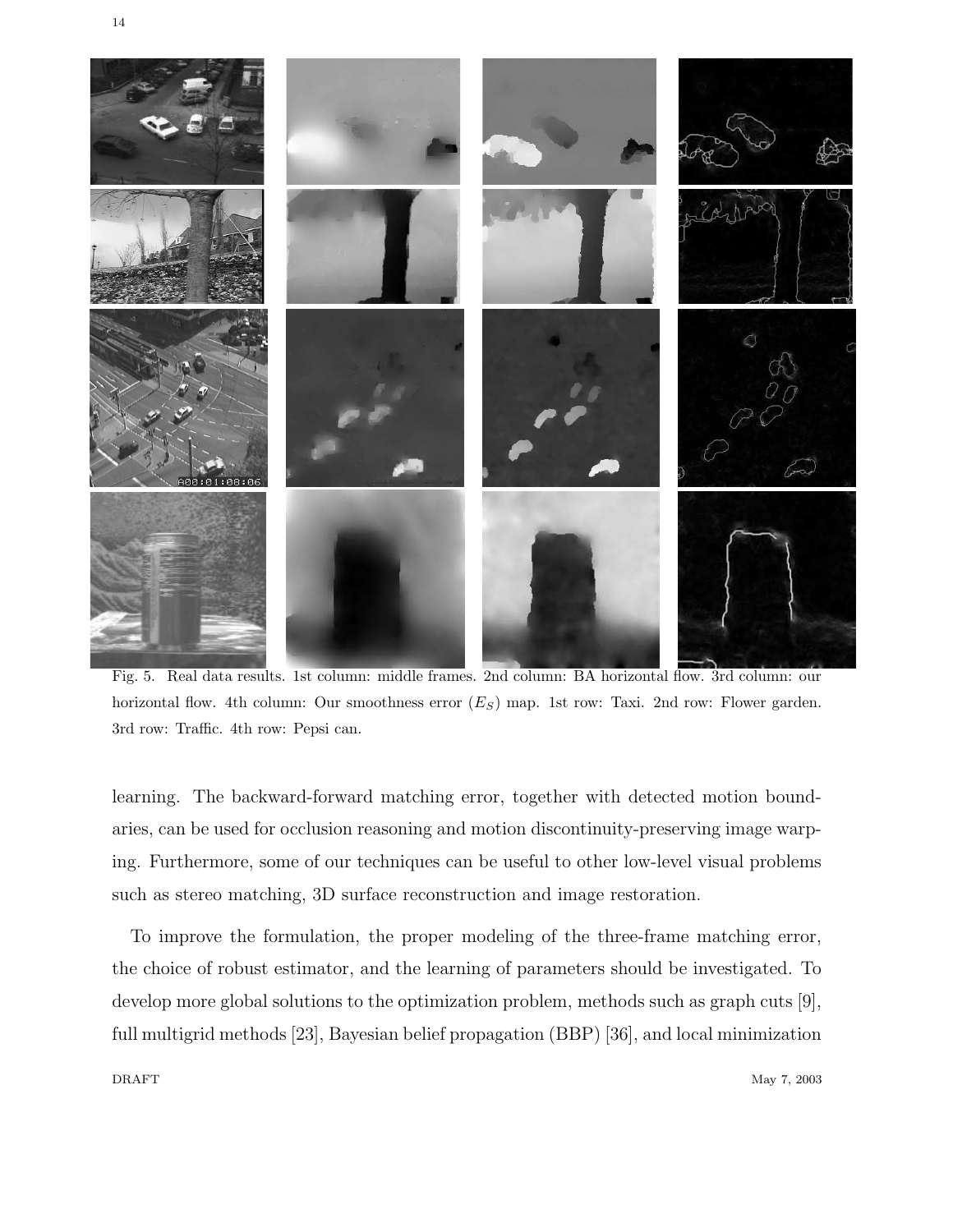methods alternative to SOR [23] are worth studying. Among all criteria that the global energy may arise from, the Bayesian approach is the most appealing in both theoretical and practical respects. The benefits of the Bayesian framework should be exploited and that may provide a graceful solution to two important problems: global optimization and uncertainty analysis  $[2]$ ,  $[37]$ . Finally, as we have pointed out in Section IV-A, existing evaluation methods are flawed and developing more convincing methods deserves great attention.

#### **REFERENCES**

- [1] A. Bab-Hadiashar and D. Suter, "Robust optical flow estimation", IJCV, 29(1):59-77, 1998.
- [2] J. Barron, S. Beauchemin and D. Fleet, "Performance of optical flow techniques", IJCV, 12(1):43-77, 1994.
- [3] R. Battiti, E. Amaldi and C. Koch, "Computing optical flow across multiple scales: An adaptive coarse-to-fine strategy", IJCV, 6(2):133-145, 1991.
- [4] J. Bergen, P. Anandan, K. Hanna and R. Hingorani, "Hierarchical model-based motion estimation", Proc. ECCV, 237-252, 1992.
- [5] M. Black and P. Anandan, "The robust estimation of multiple motions: parametric and piecewise-smooth flow fields", CVIU, 63(1):75-104, 1996.
- [6] M. Black, Robust Incremental Optical Flow, Ph.D. Dissertation, Yale Univ., 1992; Research Report YALEU/DCS/RR-923.
- [7] M. Black, G. Sapiro, D. Marimont and D. Heeger. "Robust anisotropic diffusion", IEEE Trans. IP, 7(3):421- 432, 1998.
- [8] A. Blake and A. Zisserman, Visual Reconstruction, MIT Press, Cambridge, MA 1987.
- [9] Y. Boykov, O. Veksler and R. Zabih, "Fast approximate energy minimization via graph cuts", PAMI, 23(11):1- 18, 2001.
- [10] R. Depommier and E. Dubois, "Motion estimation with detection of occlusion areas", Proc. ICASSP, 3:269- 272, 1992.
- [11] G. Farnebäck, "Very high accuracy velocity estimation using orientation tensors, parametric motion, and simultaneous segmentation of the motion field", Proc. ICCV, 1:171-177, 2001.
- [12] D. Fleet and A. Jepson, "Computation of component image velocity from local phas information", IJCV, 5:77-104, 1990.
- [13] B. Galvin, B. McCane, K. Novins, D. Mason and S. Mills, "Recovering motion fields: an evaluation of eight optical flow algorithms", Proc. BMVC, 1998.
- [14] R. Haralick and L. Shapiro, Computer and Robot Vision, Addison-Wesley publishing company, 1992.
- [15] F. Heitz and P. Bouthemy, "Multimodal estimation of discontinuous optical flow using Markov random fields", PAMI, 15(12):1217-1232, 1993.
- [16] J. Jain and A. Jain. "Displacement measurement and its application in interframe image coding", IEEE Trans. Communication, 29(12):1799-1808, 1981.
- [17] S. Ju, M. Black and A. Jespon. "Skin and bones: multi-layer, locally affine, optical flow and regularization with transparency", Proc. CVPR, 307-314, 1996.

May 7, 2003 DRAFT